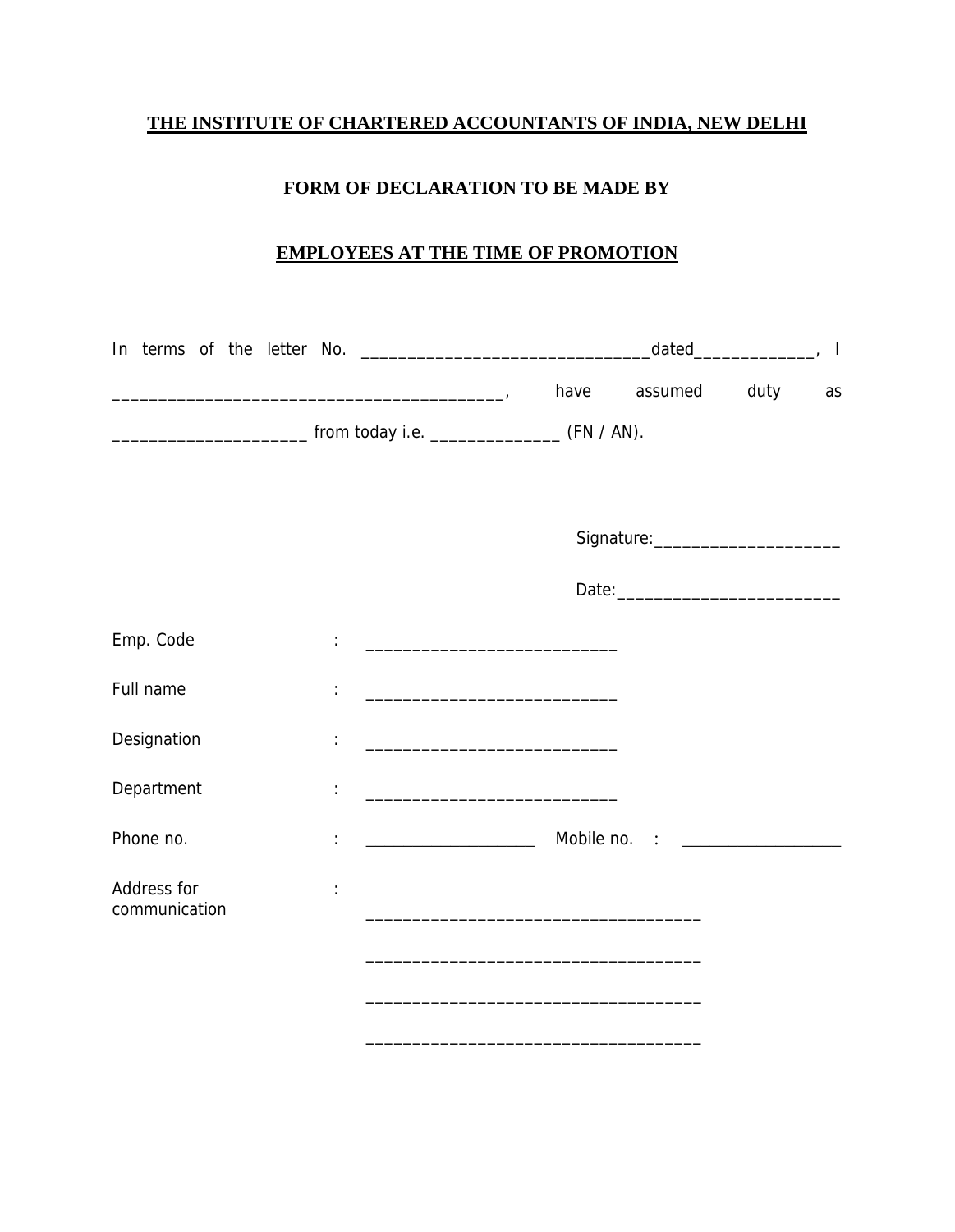### **THE INSTITUTE OF CHARTERED ACCOUNTANTS OF INDIA, NEW DELHI**

#### **FORM OF DECLARATION TO BE MADE BY**

#### **STAFF AT THE TIME OF CONFIRMATION**

The services of the undersigned having been confirmed in the post of \_\_\_\_\_\_\_\_\_\_\_\_\_\_\_\_\_\_ of the Institute of Chartered Accountants of India with effect from \_\_\_\_\_\_\_\_\_\_\_\_\_\_, I do hereby undertake to give one month's clear notice in advance to the Institute, in the event of my intending to resign from the services of the Institute at any future date.

|                              |                      | Signature: _________________________                                                                                          |
|------------------------------|----------------------|-------------------------------------------------------------------------------------------------------------------------------|
|                              |                      |                                                                                                                               |
| Emp. Code                    | ÷                    |                                                                                                                               |
| Full name                    | $\ddot{\cdot}$       | <u> 1989 - Johann John Stein, mars eta biztanleria (</u>                                                                      |
| Designation                  |                      | <u> 1980 - Jan James James Barnett, amerikan bizko arteko arteko arteko arteko arteko arteko arteko arteko arteko</u>         |
| Department                   | $\ddot{\phantom{a}}$ | the control of the control of the control of the control of the control of the control of                                     |
| Phone no.                    |                      | Mobile no. : __________                                                                                                       |
| Phone no.                    |                      | <u> 1989 - Johann Barbara, martin amerikan basar dan bagi dan bagi dalam bagi dalam bagi dalam bagi dalam bagi da</u>         |
| Address for<br>communication |                      | <u> 1980 - Johann John Stone, mars et al. (1980)</u>                                                                          |
|                              |                      | <u> 1989 - Johann John Stone, mars et al. 1989 - John Stone, mars et al. 1989 - John Stone, mars et al. 1989 - John Stone</u> |
|                              |                      |                                                                                                                               |